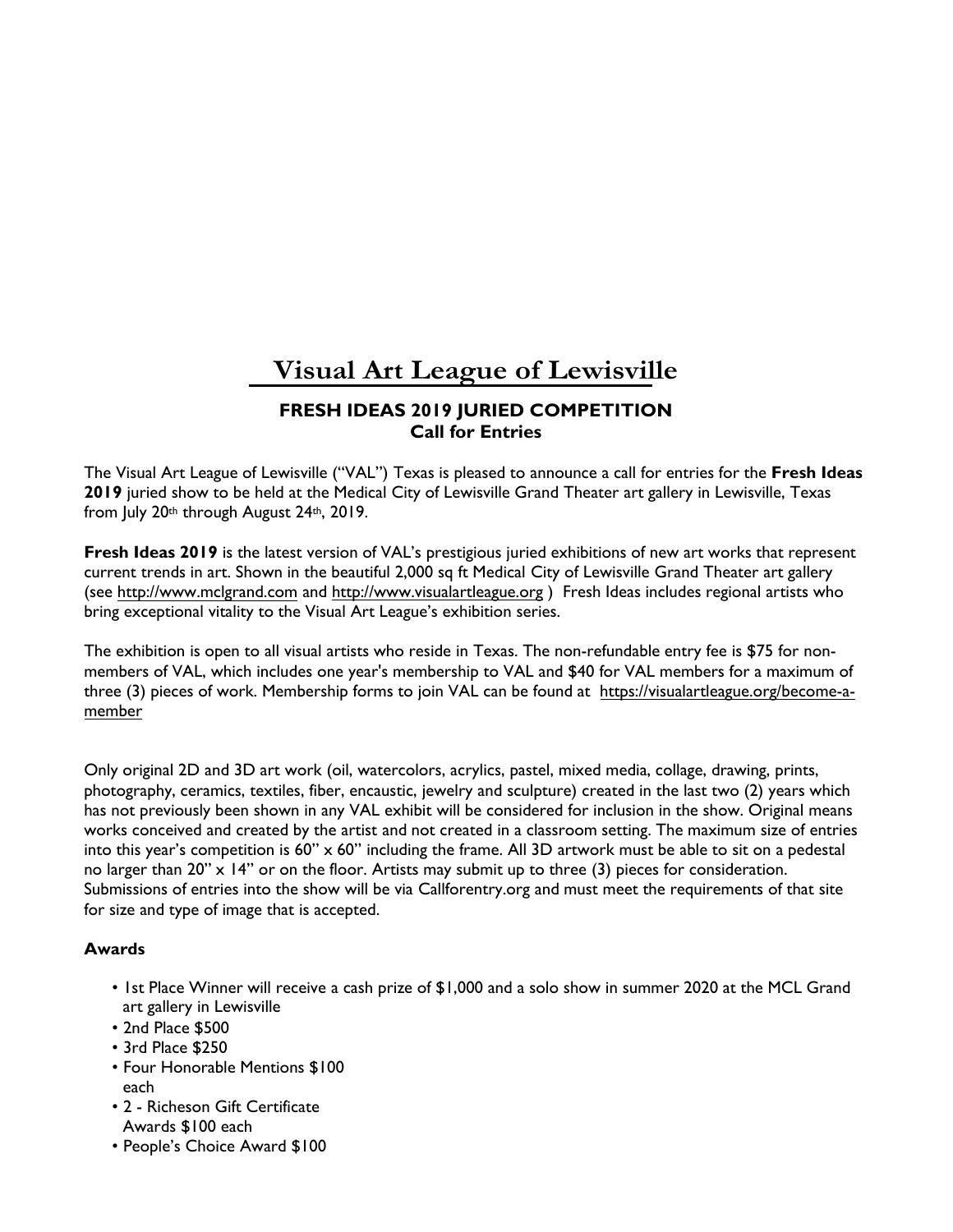## **Calendar**

DEADLINE: Monday, June 24<sup>th</sup>, 2019, 11:59 PM Central Daylight Time (all subsequent times here are CDT).

- Wednesday, June  $26<sup>th</sup>$  Thursday, June  $27<sup>th</sup>$ . Judging
- Saturday, July  $6<sup>th</sup>$ . Artists notified of acceptance into the exhibition
- Tuesday, July 16<sup>th</sup>: Accepted entries due at Medical City of Lewisville Theater, 100 North Charles St., Lewisville TX 75057 Main Gallery between 1:00 – 5:00 pm (All entries must be hand delivered)
- Saturday, July 20<sup>th</sup>: Opening Reception 7:00 9:00 pm, Award Ceremony 8:00 pm, MCL Grand Art **Gallery**
- Saturday, August 24<sup>th</sup>: Final day of Exhibit
- Monday, August 26<sup>th</sup> 10:00am to 5:00pm, Pick up entries

### **Juror**

#### *Juliette McCullough*

*Juliette McCullough was born and grew up in England where she received her adult art education which culminated in post graduate studies at The Royal Academy of Arts London. Her work as an artist and teacher has spanned her life lived on both sides of the Atlantic so far. She has exhibited extensively in Britain, and the U.S.A., as well as in Italy and Japan. At the end of her graduate studies in London she had the unusual experience of having one of her paintings bought by the artist Francis Bacon.* 

*For many years now she has made her home in Dallas Texas where she continues her painting and teaching work. In 2009 she was the recipient of The Moss Chumley Award from the Meadows Museum of Art, and was recently active working on artist selection panels for the Public Art Program of the City of Dallas Office of Cultural Affairs. Presently she teaches Life Drawing at Brookhaven College of Art and organizes and leads art tours for Texan artists, architects & designers in the London galleries and museums. Her art work can be viewed at : www.juliettemccullough .com and Instagram: juliette\_mccullough* 

## **Specifications**

- Works that are accepted into the exhibition must be delivered to the MCL Grand, Main Gallery, on the date and time specified in the Calendar above. It is the responsibility of the artist to arrange for delivering their works themselves or by a representative of the artist. Any work not available by the deadline of 5:00 PM on Tuesday July 16<sup>th</sup> will not be in the show. If an accepted artist does not deliver their piece for the show they will not be invited to submit next year.
- We request for the juror's convenience that on the callforentry.org application, after the **TITLE** of your work on your application, you state the medium you are submitting, such as "STILL LIFE -DIGITAL PHOTOGRAPHY" or "STILL LIFE - CHARCOAL DRAWING ON PAPER". Because of the range of materials that are allowed, this information will inform the Juror when viewing each of the submitted images
- Works submitted for inclusion in exhibits must be framed and ready for secure installation if those works are intended to be hung on walls. If the work is not properly framed or wired for installation the work will be rejected and not included in the show.
- All 3D artwork must be able to sit on a pedestal no larger than 20" X 14" or on the floor